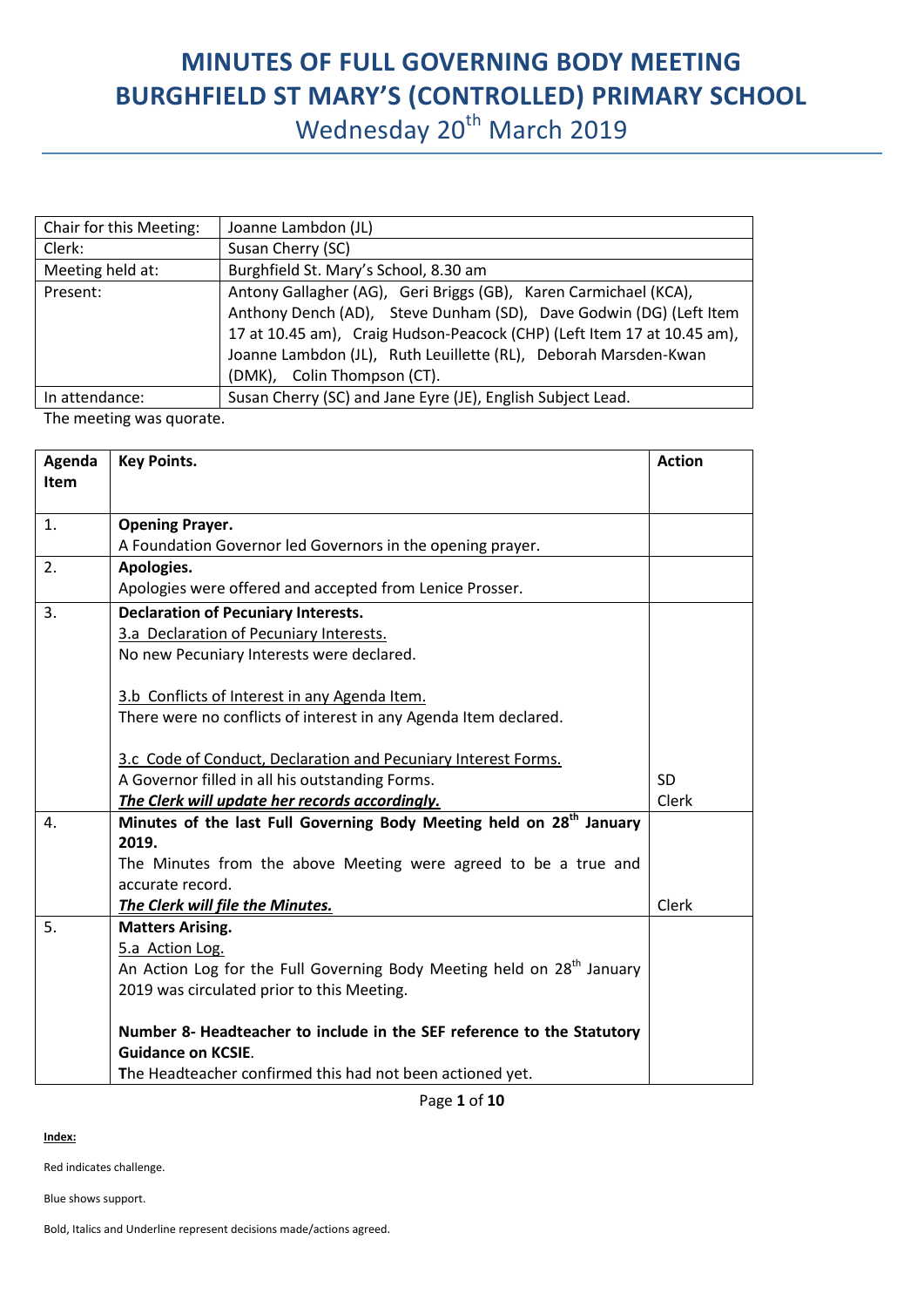|    | He will do so as soon as possible.                                                                         | AG    |
|----|------------------------------------------------------------------------------------------------------------|-------|
|    | Number 9- Headteacher to include in new SDP at the top that the                                            |       |
|    | previous SDP has been largely completed.                                                                   |       |
|    | The Headteacher confirmed this had not been actioned yet.                                                  |       |
|    | He will do so as soon as possible.                                                                         | AG    |
| 6. | <b>Governing Body Matters.</b>                                                                             |       |
|    | 6.a Succession Planning.                                                                                   |       |
|    | The Chair asked this Item be moved to the Meeting to be held in July.                                      | Clerk |
|    |                                                                                                            |       |
|    | 6.b A Governor to sign Code of Conduct and Declaration Forms.<br>Please see Item 3.c on page 1.            |       |
|    |                                                                                                            |       |
|    | 6.a Governing Body to consider whether to renew membership of the Key.                                     |       |
|    | Renewal of the above was due with effect from 1.4.2019. The clerk                                          |       |
|    | advised the cost including a discount of 20% was £412 plus VAT.                                            |       |
|    | Q: The Chair asked if Governors found it useful. She did.                                                  |       |
|    | A: A number of Governors agreed they found it to be a useful resource.                                     |       |
|    | Governors agreed to renew membership of the Key.                                                           |       |
|    | The Clerk will inform the Business Manager.                                                                |       |
|    |                                                                                                            | Clerk |
|    | 6.b Governing Body to consider whether to purchase the GS SLA.                                             |       |
|    | The Clerk read out the relevant information from the Primary School                                        |       |
|    | Improvement and Governance SLA.                                                                            |       |
|    | Governors agreed to purchase the Governor Services Subscription                                            |       |
|    | Package for £825 and the Leadership Forum Package for £200.                                                |       |
|    | The Clerk will inform the Business Manager.                                                                | Clerk |
|    | Q: A Governor asked if these elements can be purchase separately.                                          |       |
|    | A: The Headteacher and a Governor said they did not think so.                                              |       |
| 7. | Health and Safety Update (Standard Agenda Item).                                                           |       |
|    | The Health and Safety linked Governor said the next Audit was not due                                      |       |
|    | until November. He advised the maintenance schedule test dates need to                                     |       |
|    | be updated. He is working on this with the Business Manager.                                               |       |
|    | He has also visited the school this morning and checked the step ladders.<br>No major issues have emerged. |       |
|    | Q: A Governor asked if the Music Room was now safe to use.                                                 |       |
|    | A: The Headteacher explained what had happened for the benefit of                                          |       |
|    | Governors and confirmed West Berkshire had completed all repairs to this                                   |       |
|    | room. The lights in the SEND room and year R classroom had also been                                       |       |
|    | checked. County have launched an investigation as to who had signed off                                    |       |
|    | this work.                                                                                                 |       |
|    | Q: A Governor commented that perhaps West Berkshire should check all                                       |       |
|    | the work this individual had signed off.                                                                   |       |
|    | A: The Headteacher said he had copied in all relevant parties at West                                      |       |
|    | Berkshire on the emails he had sent regarding this issue.                                                  |       |
|    | Q: Another Governor asked if the Health and Safety linked Governor was                                     |       |
|    | anticipating any significant changes when the next Audit is due.                                           |       |
|    | A: He said only the maintenance schedule test dates will need to be                                        |       |
|    | updated.                                                                                                   |       |
|    |                                                                                                            |       |
|    |                                                                                                            |       |

**Index:**

Red indicates challenge.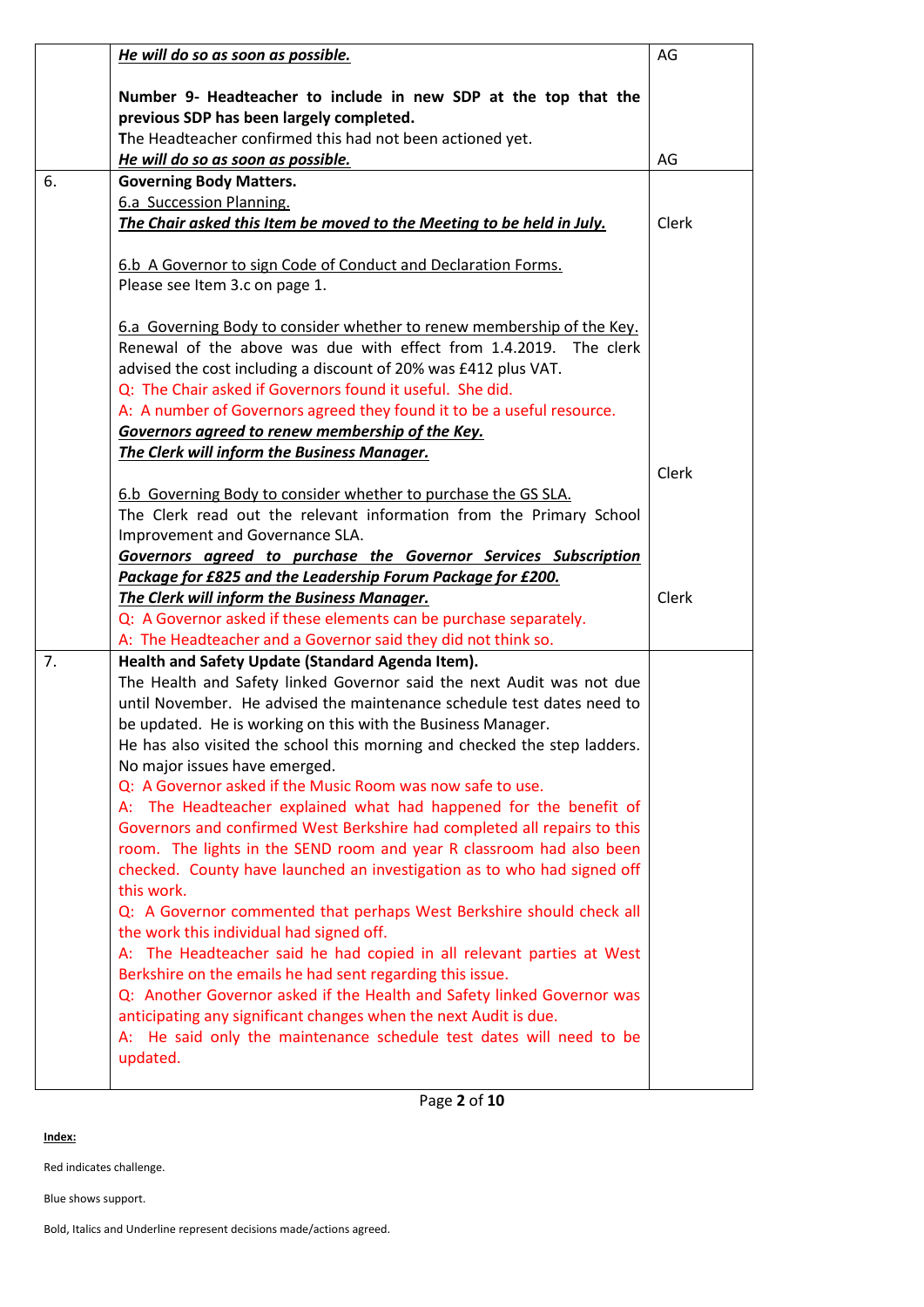| 8.      | Safeguarding Update (Standard Agenda Item).                                 |  |
|---------|-----------------------------------------------------------------------------|--|
|         | The Safeguarding Governor had not had the opportunity to have a Meeting     |  |
|         | with the Headteacher this term so had nothing to report.                    |  |
|         | Another Governor had attended the latest Forum Meeting. He advise the       |  |
|         | Meeting had focused on section 128 and advised that new Governors           |  |
|         | starting after 30.9.2018 needed to have such a check carried out at outset. |  |
|         | Those Governors in post by then can be checked should they continue in      |  |
|         | office after their current term has ended.                                  |  |
| 9.      | Curriculum Standards (Standard Agenda Item).                                |  |
|         | The Headteacher advised the topic for this term is 'God's Green Planet.'    |  |
|         | Maths and English book scrutiny has been carried out by the Subject         |  |
|         | Leaders. Moderation of work is ongoing.                                     |  |
|         |                                                                             |  |
|         | The topic for next term is 'Inventors and Inventions.' The Curriculum Lead  |  |
|         | is working on this at present.                                              |  |
| 10.     | <b>GDPR Verbal Update.</b>                                                  |  |
|         | There have been no incidents recorded. The school has purchased staff       |  |
|         | laptops using the Government's 'little extra's' funding at a total cost of  |  |
|         | £3,500. This means all school data is secure when staff are working away    |  |
|         | from BSM.                                                                   |  |
| 11, 12, | <b>Class Visit/Observation Explanation.</b>                                 |  |
| 13, 14  | The Headteacher advised there is a Visit Form for attendance at Children's  |  |
| and 15. | Assembly and a separate Form for classroom visits. The latter has           |  |
|         | suggested questions to answer.                                              |  |
|         | The quality of teaching is for the SLT to decide.                           |  |
|         | He suggested Governors observe how the mastery approach works,              |  |
|         | particularly with regards to Maths where practice is embedded and how       |  |
|         | teachers interact with and support pupils. Governors could also observe     |  |
|         | pupils' behaviour and their attitudes to learning. Note things you enjoy    |  |
|         | and any issues regarding the classrooms you visit.                          |  |
|         | The Headteacher assigned Governors year groups to visit and advised         |  |
|         | Children's Assembly starts at 9.10 am.                                      |  |
|         | Governors will then visit the first year group at 9.40 am and then move to  |  |
|         | the second at 10.05 am. The Meeting will reconvene at 10.30 am. Upon        |  |
|         | returning at 10.30 am Governors will take a break and talk to staff.        |  |
| 17.     | <b>Governor Feedback on observations.</b>                                   |  |
|         | A Governor said the pupils she observed were engaged and working            |  |
|         | together well. All felt able to talk to her.                                |  |
|         | Another Governor agreed with both statements. Year 6 shared with him        |  |
|         | their enjoyment of the time spent being taught Shakespeare by the           |  |
|         | Reading University students.                                                |  |
|         | A third Governor said there was a healthy amount of noise in the            |  |
|         | classrooms he visited with very different styles of teaching apparent. In   |  |
|         | year 2 pupils discussed mistakes they had made in their work which he was   |  |
|         | impressed with.                                                             |  |
|         | Q: Another Governor commented on the use of physical movement to            |  |
|         | emphasis points being made and the teaching methodology she had             |  |
|         |                                                                             |  |
|         | observed with old 'rote style' learning in evidence.                        |  |
|         | A: The Deputy Headteacher said with regards to the chanting she had         |  |
|         | observed, this is part of the mastery approach.                             |  |

Page **3** of **10**

**Index:**

Red indicates challenge.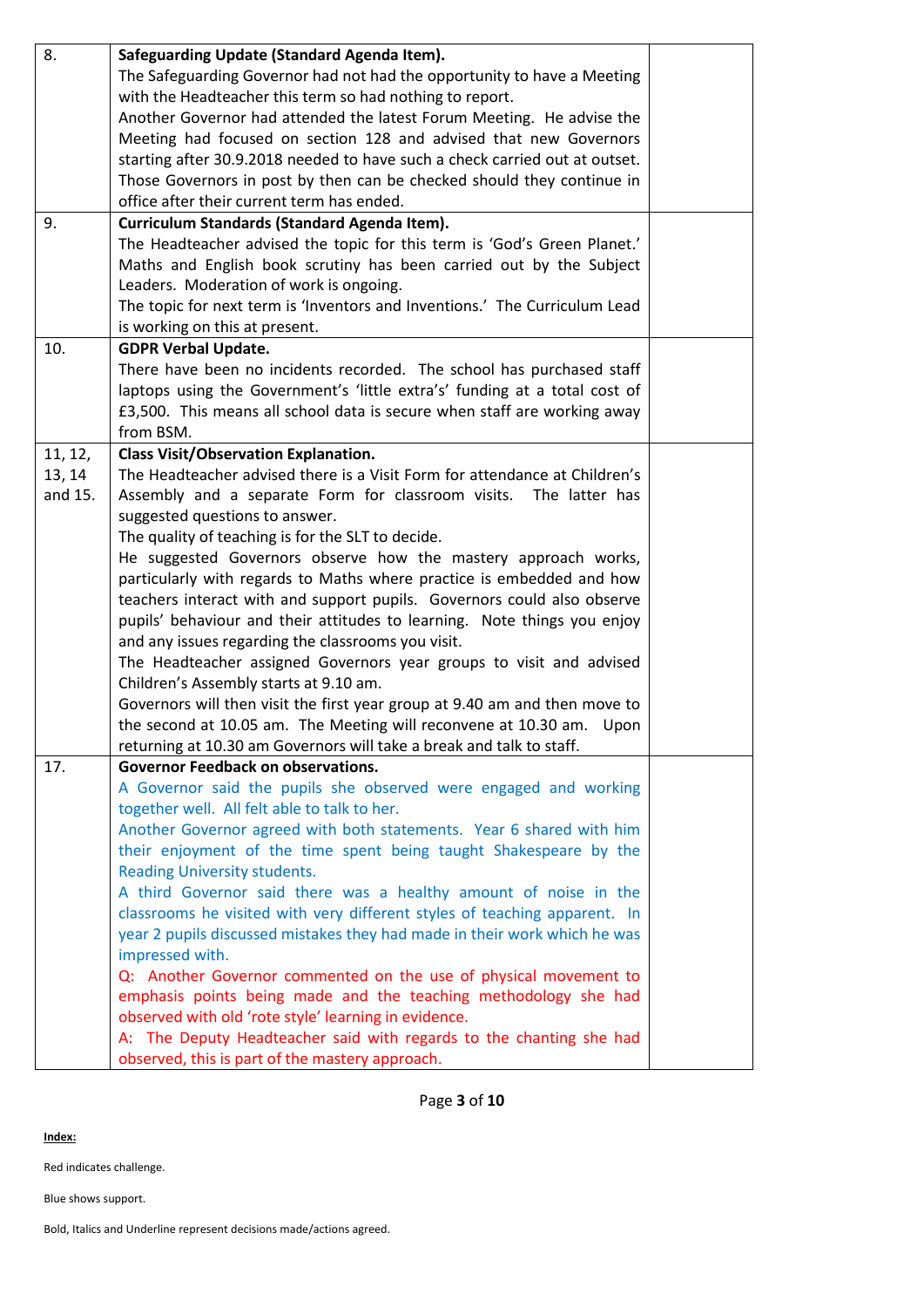|     | The Governor who visited year 4 felt they were all working as 1. The                                                    |    |
|-----|-------------------------------------------------------------------------------------------------------------------------|----|
|     | lesson she observed in year 2 was very different in style and much more                                                 |    |
|     | static.<br>The Governor who observed year 3 said they were quiet and they enjoyed                                       |    |
|     | the Maths games they were playing. Year 6 were thoroughly engaged in a                                                  |    |
|     | discussion about why Macbeth killed his best friend.                                                                    |    |
|     | The Chair said when she had visited both classes all pupils were keen to                                                |    |
|     | talk to her and tell her what they were doing. She was impressed by their                                               |    |
|     | confidence and felt they enjoyed a safe and stimulating environment.                                                    |    |
|     |                                                                                                                         |    |
|     | With regards to the Assembly, all Governors were impressed with the                                                     |    |
|     | additional words the pupils themselves had written and the confidence                                                   |    |
|     | with which the group presented to their peers.                                                                          |    |
|     | Q: A Governor asked if more Headteacher's Certificates could be linked to                                               |    |
|     | the school values.                                                                                                      |    |
|     | A: The Headteacher said these were nominated by teachers for work done                                                  |    |
|     | Sometimes pupils were recommended for other positive<br>in class.                                                       |    |
|     | behaviours. The reasons Headteacher's Certificates are issued vary from                                                 |    |
|     | week to week basis. It was a recommendation that emerged from the                                                       |    |
|     | results of the initial phase of work carried out by the Sandwell Project that                                           |    |
|     | parents were invited to observe Children's Assembly.                                                                    |    |
| 18. | Approval of Schools Financial Value Standard by 31.3.2019.                                                              |    |
|     | This had been discussed in detail at the Finance Committee Meeting held                                                 |    |
|     | The Clerk had updated various dates included in the<br>on 12.3.2019.                                                    |    |
|     | Standard.                                                                                                               |    |
|     | Governors were asked to comment to the Business Manager by next                                                         |    |
|     | Tuesday.                                                                                                                |    |
|     | Governors approved the Standard as it had been emailed to them prior to<br>the Meeting and any subsequent changes made. |    |
|     | The Clerk will ask the Business Manager to return it by the deadline.                                                   | MA |
| 19. | Headteacher's Written Report/SEF.                                                                                       |    |
|     | This has been emailed prior to the Meeting. The Headteacher apologised                                                  |    |
|     | for the delay adding there had been no substantial changes since the                                                    |    |
|     | version prepared in the autumn term.                                                                                    |    |
|     | He asked if there were any questions.                                                                                   |    |
|     | Q: A Governor said on page 4 in 'Effectiveness of Leadership and                                                        |    |
|     | Management' it states children that receive weekly support at the LAL Unit                                              |    |
|     | are from military families and are in year 5. Is this because only year 5                                               |    |
|     | pupils have been selected to attend.                                                                                    |    |
|     | A: The Headteacher explained the Unit only offers places to pupils in this                                              |    |
|     | age range so only year 5 pupils can attend.                                                                             |    |
|     | The Governor asked the Headteacher to make this clear in the Report.                                                    |    |
|     | He agreed to do so.                                                                                                     | AG |
|     | Q: How well attended was the Anxiety Session that was held on Monday<br>18 <sup>th</sup> March?                         |    |
|     | A: The Chair said at least 20 parents attended. She had received positive                                               |    |
|     | feedback.                                                                                                               |    |
|     | Some did not realise the school had ELSAs on staff. Perhaps their                                                       |    |
|     | presence could be highlighted on the school website.                                                                    |    |
|     | The Deputy Headteacher will ask the IT Co-ordinator to do so.                                                           | КC |

Page **4** of **10**

**Index:**

Red indicates challenge.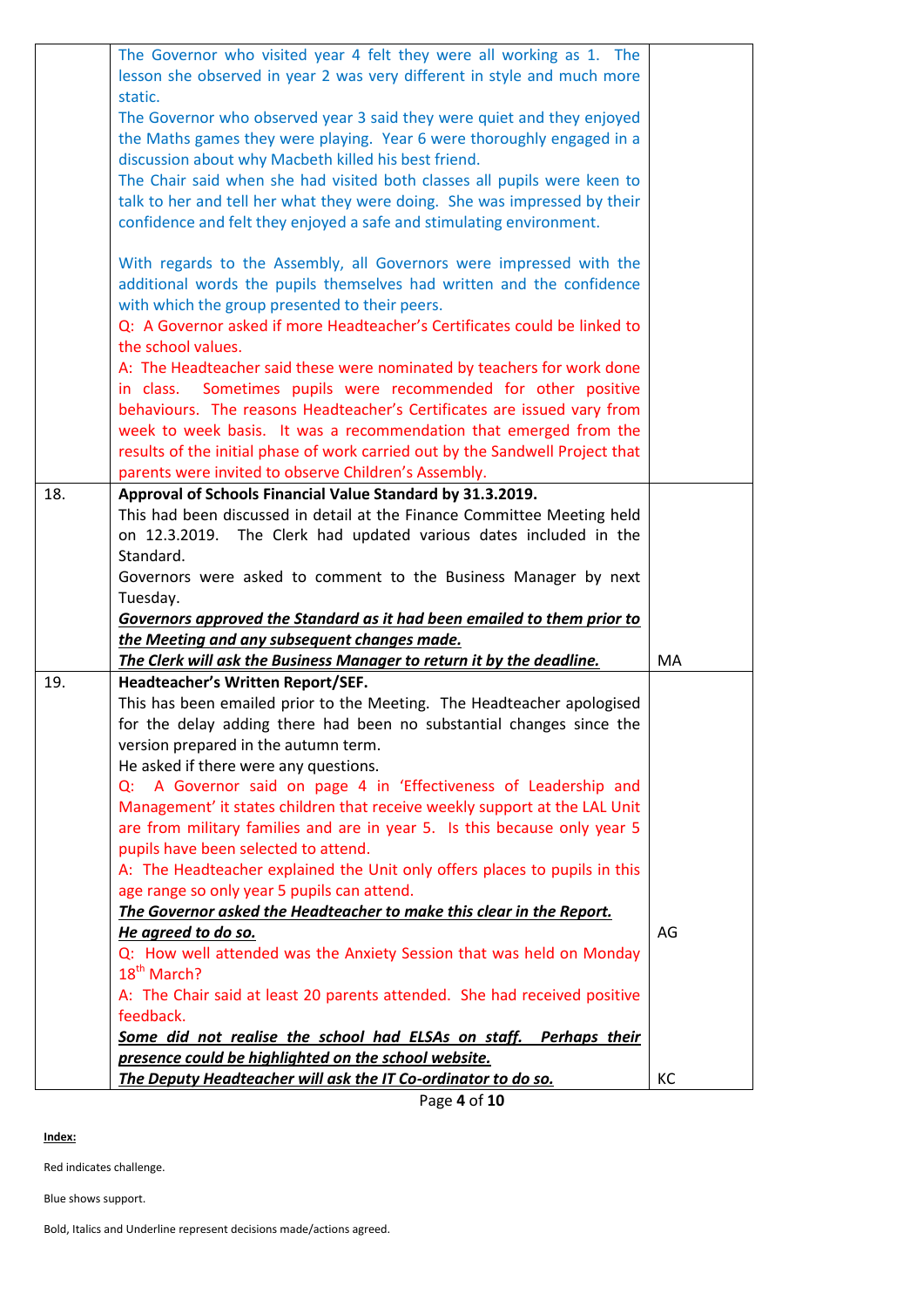| The Chair added one of the mums had commented how much she herself<br>had learned. She had been pleased at how much parents felt able to share<br>with each other.<br>The Headteacher said a follow-up session may be held.<br>Q: Another Governor asked if the training teachers had received from the<br>Emotional Health Academy was also designed to support pupils' mental<br>health and well-being.<br>A: The Deputy Headteacher said yes.<br>She expanded she had recently attended training on identifying autism in<br>girls. It manifests very differently to boys; this knowledge will increase her<br>ability to help parents who may have a daughter on this spectrum.<br>19.a Staffing Structure for the Spring term.<br>Attendance is good at 77.2%. Authorised absence is at 2%. Unauthorised<br>is at .8%. This slight increase is due to holidays.<br>There are 215 pupils on roll and new enquiries and requests for visits re<br>received regularly.<br>Q: A Governor asked if most recent in-year transfers are by military pupils.<br>A: The Headteacher said some are from other local schools. Some have<br>been military pupils attending other local schools who then move to BSM<br>and use the forces exemption to override class size limits.<br>There is one new pupil starting in year 1 shortly.<br>Q: Another Governor asked when the school will find out who the school's<br>new intake is in September.<br>A: The Headteacher said the school should know after Easter though if<br>there are more pupils than places locally the allocation of places may take<br>more time.<br>A Governor commented that it is positive news that the school looks likely<br>to be full in September.<br>The Headteacher agreed.<br>19.b Curriculum and Collective Worship.<br>Collective Worship stories/themes are taken from 'Story Assemblies for<br>the school year' by Edward J Carter.<br>On $6^{th}$ March the school walked to St Mary's church for the Ash<br>Wednesday Service. The service was led by Rev Glynn and supported by<br>the school's years 5 and 6 pupils.<br>On 4 <sup>th</sup> April the Easter Service will be led by the Reception class children.<br>The 10 pin bowling competition was very successful with year 5 taking part<br>in 'Worship Treasure Trove' at Bucklebury church.<br>Year 4 are playing at the Anvil next Wednesday with a selected group<br>performing at Bishop Andrew's retirement service at Woolhampton church<br>on 3 <sup>rd</sup> April.<br>Year 5 pupils performed in a concert at the Royal Albert Hall on 11 <sup>th</sup> March<br>led by Berkshire Maestro's for Berkshire schools. A brilliant day was had<br>by all.<br>Q: One Governor commented that Berkshire Maestro's organisation of the<br>event had been somewhat lacking.<br>A: The Headteacher agreed and said he had fed back to them already. |  |  |
|------------------------------------------------------------------------------------------------------------------------------------------------------------------------------------------------------------------------------------------------------------------------------------------------------------------------------------------------------------------------------------------------------------------------------------------------------------------------------------------------------------------------------------------------------------------------------------------------------------------------------------------------------------------------------------------------------------------------------------------------------------------------------------------------------------------------------------------------------------------------------------------------------------------------------------------------------------------------------------------------------------------------------------------------------------------------------------------------------------------------------------------------------------------------------------------------------------------------------------------------------------------------------------------------------------------------------------------------------------------------------------------------------------------------------------------------------------------------------------------------------------------------------------------------------------------------------------------------------------------------------------------------------------------------------------------------------------------------------------------------------------------------------------------------------------------------------------------------------------------------------------------------------------------------------------------------------------------------------------------------------------------------------------------------------------------------------------------------------------------------------------------------------------------------------------------------------------------------------------------------------------------------------------------------------------------------------------------------------------------------------------------------------------------------------------------------------------------------------------------------------------------------------------------------------------------------------------------------------------------------------------------------------------------------------------------------------------------------------------------------------------------------------------------------------------------------------------------------------------------------------------------------|--|--|
|                                                                                                                                                                                                                                                                                                                                                                                                                                                                                                                                                                                                                                                                                                                                                                                                                                                                                                                                                                                                                                                                                                                                                                                                                                                                                                                                                                                                                                                                                                                                                                                                                                                                                                                                                                                                                                                                                                                                                                                                                                                                                                                                                                                                                                                                                                                                                                                                                                                                                                                                                                                                                                                                                                                                                                                                                                                                                                |  |  |
|                                                                                                                                                                                                                                                                                                                                                                                                                                                                                                                                                                                                                                                                                                                                                                                                                                                                                                                                                                                                                                                                                                                                                                                                                                                                                                                                                                                                                                                                                                                                                                                                                                                                                                                                                                                                                                                                                                                                                                                                                                                                                                                                                                                                                                                                                                                                                                                                                                                                                                                                                                                                                                                                                                                                                                                                                                                                                                |  |  |
|                                                                                                                                                                                                                                                                                                                                                                                                                                                                                                                                                                                                                                                                                                                                                                                                                                                                                                                                                                                                                                                                                                                                                                                                                                                                                                                                                                                                                                                                                                                                                                                                                                                                                                                                                                                                                                                                                                                                                                                                                                                                                                                                                                                                                                                                                                                                                                                                                                                                                                                                                                                                                                                                                                                                                                                                                                                                                                |  |  |
|                                                                                                                                                                                                                                                                                                                                                                                                                                                                                                                                                                                                                                                                                                                                                                                                                                                                                                                                                                                                                                                                                                                                                                                                                                                                                                                                                                                                                                                                                                                                                                                                                                                                                                                                                                                                                                                                                                                                                                                                                                                                                                                                                                                                                                                                                                                                                                                                                                                                                                                                                                                                                                                                                                                                                                                                                                                                                                |  |  |
|                                                                                                                                                                                                                                                                                                                                                                                                                                                                                                                                                                                                                                                                                                                                                                                                                                                                                                                                                                                                                                                                                                                                                                                                                                                                                                                                                                                                                                                                                                                                                                                                                                                                                                                                                                                                                                                                                                                                                                                                                                                                                                                                                                                                                                                                                                                                                                                                                                                                                                                                                                                                                                                                                                                                                                                                                                                                                                |  |  |
|                                                                                                                                                                                                                                                                                                                                                                                                                                                                                                                                                                                                                                                                                                                                                                                                                                                                                                                                                                                                                                                                                                                                                                                                                                                                                                                                                                                                                                                                                                                                                                                                                                                                                                                                                                                                                                                                                                                                                                                                                                                                                                                                                                                                                                                                                                                                                                                                                                                                                                                                                                                                                                                                                                                                                                                                                                                                                                |  |  |
|                                                                                                                                                                                                                                                                                                                                                                                                                                                                                                                                                                                                                                                                                                                                                                                                                                                                                                                                                                                                                                                                                                                                                                                                                                                                                                                                                                                                                                                                                                                                                                                                                                                                                                                                                                                                                                                                                                                                                                                                                                                                                                                                                                                                                                                                                                                                                                                                                                                                                                                                                                                                                                                                                                                                                                                                                                                                                                |  |  |
|                                                                                                                                                                                                                                                                                                                                                                                                                                                                                                                                                                                                                                                                                                                                                                                                                                                                                                                                                                                                                                                                                                                                                                                                                                                                                                                                                                                                                                                                                                                                                                                                                                                                                                                                                                                                                                                                                                                                                                                                                                                                                                                                                                                                                                                                                                                                                                                                                                                                                                                                                                                                                                                                                                                                                                                                                                                                                                |  |  |
|                                                                                                                                                                                                                                                                                                                                                                                                                                                                                                                                                                                                                                                                                                                                                                                                                                                                                                                                                                                                                                                                                                                                                                                                                                                                                                                                                                                                                                                                                                                                                                                                                                                                                                                                                                                                                                                                                                                                                                                                                                                                                                                                                                                                                                                                                                                                                                                                                                                                                                                                                                                                                                                                                                                                                                                                                                                                                                |  |  |
|                                                                                                                                                                                                                                                                                                                                                                                                                                                                                                                                                                                                                                                                                                                                                                                                                                                                                                                                                                                                                                                                                                                                                                                                                                                                                                                                                                                                                                                                                                                                                                                                                                                                                                                                                                                                                                                                                                                                                                                                                                                                                                                                                                                                                                                                                                                                                                                                                                                                                                                                                                                                                                                                                                                                                                                                                                                                                                |  |  |
|                                                                                                                                                                                                                                                                                                                                                                                                                                                                                                                                                                                                                                                                                                                                                                                                                                                                                                                                                                                                                                                                                                                                                                                                                                                                                                                                                                                                                                                                                                                                                                                                                                                                                                                                                                                                                                                                                                                                                                                                                                                                                                                                                                                                                                                                                                                                                                                                                                                                                                                                                                                                                                                                                                                                                                                                                                                                                                |  |  |
|                                                                                                                                                                                                                                                                                                                                                                                                                                                                                                                                                                                                                                                                                                                                                                                                                                                                                                                                                                                                                                                                                                                                                                                                                                                                                                                                                                                                                                                                                                                                                                                                                                                                                                                                                                                                                                                                                                                                                                                                                                                                                                                                                                                                                                                                                                                                                                                                                                                                                                                                                                                                                                                                                                                                                                                                                                                                                                |  |  |
|                                                                                                                                                                                                                                                                                                                                                                                                                                                                                                                                                                                                                                                                                                                                                                                                                                                                                                                                                                                                                                                                                                                                                                                                                                                                                                                                                                                                                                                                                                                                                                                                                                                                                                                                                                                                                                                                                                                                                                                                                                                                                                                                                                                                                                                                                                                                                                                                                                                                                                                                                                                                                                                                                                                                                                                                                                                                                                |  |  |
|                                                                                                                                                                                                                                                                                                                                                                                                                                                                                                                                                                                                                                                                                                                                                                                                                                                                                                                                                                                                                                                                                                                                                                                                                                                                                                                                                                                                                                                                                                                                                                                                                                                                                                                                                                                                                                                                                                                                                                                                                                                                                                                                                                                                                                                                                                                                                                                                                                                                                                                                                                                                                                                                                                                                                                                                                                                                                                |  |  |
|                                                                                                                                                                                                                                                                                                                                                                                                                                                                                                                                                                                                                                                                                                                                                                                                                                                                                                                                                                                                                                                                                                                                                                                                                                                                                                                                                                                                                                                                                                                                                                                                                                                                                                                                                                                                                                                                                                                                                                                                                                                                                                                                                                                                                                                                                                                                                                                                                                                                                                                                                                                                                                                                                                                                                                                                                                                                                                |  |  |
|                                                                                                                                                                                                                                                                                                                                                                                                                                                                                                                                                                                                                                                                                                                                                                                                                                                                                                                                                                                                                                                                                                                                                                                                                                                                                                                                                                                                                                                                                                                                                                                                                                                                                                                                                                                                                                                                                                                                                                                                                                                                                                                                                                                                                                                                                                                                                                                                                                                                                                                                                                                                                                                                                                                                                                                                                                                                                                |  |  |
|                                                                                                                                                                                                                                                                                                                                                                                                                                                                                                                                                                                                                                                                                                                                                                                                                                                                                                                                                                                                                                                                                                                                                                                                                                                                                                                                                                                                                                                                                                                                                                                                                                                                                                                                                                                                                                                                                                                                                                                                                                                                                                                                                                                                                                                                                                                                                                                                                                                                                                                                                                                                                                                                                                                                                                                                                                                                                                |  |  |
|                                                                                                                                                                                                                                                                                                                                                                                                                                                                                                                                                                                                                                                                                                                                                                                                                                                                                                                                                                                                                                                                                                                                                                                                                                                                                                                                                                                                                                                                                                                                                                                                                                                                                                                                                                                                                                                                                                                                                                                                                                                                                                                                                                                                                                                                                                                                                                                                                                                                                                                                                                                                                                                                                                                                                                                                                                                                                                |  |  |
|                                                                                                                                                                                                                                                                                                                                                                                                                                                                                                                                                                                                                                                                                                                                                                                                                                                                                                                                                                                                                                                                                                                                                                                                                                                                                                                                                                                                                                                                                                                                                                                                                                                                                                                                                                                                                                                                                                                                                                                                                                                                                                                                                                                                                                                                                                                                                                                                                                                                                                                                                                                                                                                                                                                                                                                                                                                                                                |  |  |
|                                                                                                                                                                                                                                                                                                                                                                                                                                                                                                                                                                                                                                                                                                                                                                                                                                                                                                                                                                                                                                                                                                                                                                                                                                                                                                                                                                                                                                                                                                                                                                                                                                                                                                                                                                                                                                                                                                                                                                                                                                                                                                                                                                                                                                                                                                                                                                                                                                                                                                                                                                                                                                                                                                                                                                                                                                                                                                |  |  |
|                                                                                                                                                                                                                                                                                                                                                                                                                                                                                                                                                                                                                                                                                                                                                                                                                                                                                                                                                                                                                                                                                                                                                                                                                                                                                                                                                                                                                                                                                                                                                                                                                                                                                                                                                                                                                                                                                                                                                                                                                                                                                                                                                                                                                                                                                                                                                                                                                                                                                                                                                                                                                                                                                                                                                                                                                                                                                                |  |  |
|                                                                                                                                                                                                                                                                                                                                                                                                                                                                                                                                                                                                                                                                                                                                                                                                                                                                                                                                                                                                                                                                                                                                                                                                                                                                                                                                                                                                                                                                                                                                                                                                                                                                                                                                                                                                                                                                                                                                                                                                                                                                                                                                                                                                                                                                                                                                                                                                                                                                                                                                                                                                                                                                                                                                                                                                                                                                                                |  |  |
|                                                                                                                                                                                                                                                                                                                                                                                                                                                                                                                                                                                                                                                                                                                                                                                                                                                                                                                                                                                                                                                                                                                                                                                                                                                                                                                                                                                                                                                                                                                                                                                                                                                                                                                                                                                                                                                                                                                                                                                                                                                                                                                                                                                                                                                                                                                                                                                                                                                                                                                                                                                                                                                                                                                                                                                                                                                                                                |  |  |
|                                                                                                                                                                                                                                                                                                                                                                                                                                                                                                                                                                                                                                                                                                                                                                                                                                                                                                                                                                                                                                                                                                                                                                                                                                                                                                                                                                                                                                                                                                                                                                                                                                                                                                                                                                                                                                                                                                                                                                                                                                                                                                                                                                                                                                                                                                                                                                                                                                                                                                                                                                                                                                                                                                                                                                                                                                                                                                |  |  |
|                                                                                                                                                                                                                                                                                                                                                                                                                                                                                                                                                                                                                                                                                                                                                                                                                                                                                                                                                                                                                                                                                                                                                                                                                                                                                                                                                                                                                                                                                                                                                                                                                                                                                                                                                                                                                                                                                                                                                                                                                                                                                                                                                                                                                                                                                                                                                                                                                                                                                                                                                                                                                                                                                                                                                                                                                                                                                                |  |  |
|                                                                                                                                                                                                                                                                                                                                                                                                                                                                                                                                                                                                                                                                                                                                                                                                                                                                                                                                                                                                                                                                                                                                                                                                                                                                                                                                                                                                                                                                                                                                                                                                                                                                                                                                                                                                                                                                                                                                                                                                                                                                                                                                                                                                                                                                                                                                                                                                                                                                                                                                                                                                                                                                                                                                                                                                                                                                                                |  |  |
|                                                                                                                                                                                                                                                                                                                                                                                                                                                                                                                                                                                                                                                                                                                                                                                                                                                                                                                                                                                                                                                                                                                                                                                                                                                                                                                                                                                                                                                                                                                                                                                                                                                                                                                                                                                                                                                                                                                                                                                                                                                                                                                                                                                                                                                                                                                                                                                                                                                                                                                                                                                                                                                                                                                                                                                                                                                                                                |  |  |
|                                                                                                                                                                                                                                                                                                                                                                                                                                                                                                                                                                                                                                                                                                                                                                                                                                                                                                                                                                                                                                                                                                                                                                                                                                                                                                                                                                                                                                                                                                                                                                                                                                                                                                                                                                                                                                                                                                                                                                                                                                                                                                                                                                                                                                                                                                                                                                                                                                                                                                                                                                                                                                                                                                                                                                                                                                                                                                |  |  |
|                                                                                                                                                                                                                                                                                                                                                                                                                                                                                                                                                                                                                                                                                                                                                                                                                                                                                                                                                                                                                                                                                                                                                                                                                                                                                                                                                                                                                                                                                                                                                                                                                                                                                                                                                                                                                                                                                                                                                                                                                                                                                                                                                                                                                                                                                                                                                                                                                                                                                                                                                                                                                                                                                                                                                                                                                                                                                                |  |  |
|                                                                                                                                                                                                                                                                                                                                                                                                                                                                                                                                                                                                                                                                                                                                                                                                                                                                                                                                                                                                                                                                                                                                                                                                                                                                                                                                                                                                                                                                                                                                                                                                                                                                                                                                                                                                                                                                                                                                                                                                                                                                                                                                                                                                                                                                                                                                                                                                                                                                                                                                                                                                                                                                                                                                                                                                                                                                                                |  |  |
|                                                                                                                                                                                                                                                                                                                                                                                                                                                                                                                                                                                                                                                                                                                                                                                                                                                                                                                                                                                                                                                                                                                                                                                                                                                                                                                                                                                                                                                                                                                                                                                                                                                                                                                                                                                                                                                                                                                                                                                                                                                                                                                                                                                                                                                                                                                                                                                                                                                                                                                                                                                                                                                                                                                                                                                                                                                                                                |  |  |
|                                                                                                                                                                                                                                                                                                                                                                                                                                                                                                                                                                                                                                                                                                                                                                                                                                                                                                                                                                                                                                                                                                                                                                                                                                                                                                                                                                                                                                                                                                                                                                                                                                                                                                                                                                                                                                                                                                                                                                                                                                                                                                                                                                                                                                                                                                                                                                                                                                                                                                                                                                                                                                                                                                                                                                                                                                                                                                |  |  |
|                                                                                                                                                                                                                                                                                                                                                                                                                                                                                                                                                                                                                                                                                                                                                                                                                                                                                                                                                                                                                                                                                                                                                                                                                                                                                                                                                                                                                                                                                                                                                                                                                                                                                                                                                                                                                                                                                                                                                                                                                                                                                                                                                                                                                                                                                                                                                                                                                                                                                                                                                                                                                                                                                                                                                                                                                                                                                                |  |  |
|                                                                                                                                                                                                                                                                                                                                                                                                                                                                                                                                                                                                                                                                                                                                                                                                                                                                                                                                                                                                                                                                                                                                                                                                                                                                                                                                                                                                                                                                                                                                                                                                                                                                                                                                                                                                                                                                                                                                                                                                                                                                                                                                                                                                                                                                                                                                                                                                                                                                                                                                                                                                                                                                                                                                                                                                                                                                                                |  |  |
|                                                                                                                                                                                                                                                                                                                                                                                                                                                                                                                                                                                                                                                                                                                                                                                                                                                                                                                                                                                                                                                                                                                                                                                                                                                                                                                                                                                                                                                                                                                                                                                                                                                                                                                                                                                                                                                                                                                                                                                                                                                                                                                                                                                                                                                                                                                                                                                                                                                                                                                                                                                                                                                                                                                                                                                                                                                                                                |  |  |
|                                                                                                                                                                                                                                                                                                                                                                                                                                                                                                                                                                                                                                                                                                                                                                                                                                                                                                                                                                                                                                                                                                                                                                                                                                                                                                                                                                                                                                                                                                                                                                                                                                                                                                                                                                                                                                                                                                                                                                                                                                                                                                                                                                                                                                                                                                                                                                                                                                                                                                                                                                                                                                                                                                                                                                                                                                                                                                |  |  |
|                                                                                                                                                                                                                                                                                                                                                                                                                                                                                                                                                                                                                                                                                                                                                                                                                                                                                                                                                                                                                                                                                                                                                                                                                                                                                                                                                                                                                                                                                                                                                                                                                                                                                                                                                                                                                                                                                                                                                                                                                                                                                                                                                                                                                                                                                                                                                                                                                                                                                                                                                                                                                                                                                                                                                                                                                                                                                                |  |  |
|                                                                                                                                                                                                                                                                                                                                                                                                                                                                                                                                                                                                                                                                                                                                                                                                                                                                                                                                                                                                                                                                                                                                                                                                                                                                                                                                                                                                                                                                                                                                                                                                                                                                                                                                                                                                                                                                                                                                                                                                                                                                                                                                                                                                                                                                                                                                                                                                                                                                                                                                                                                                                                                                                                                                                                                                                                                                                                |  |  |
|                                                                                                                                                                                                                                                                                                                                                                                                                                                                                                                                                                                                                                                                                                                                                                                                                                                                                                                                                                                                                                                                                                                                                                                                                                                                                                                                                                                                                                                                                                                                                                                                                                                                                                                                                                                                                                                                                                                                                                                                                                                                                                                                                                                                                                                                                                                                                                                                                                                                                                                                                                                                                                                                                                                                                                                                                                                                                                |  |  |
|                                                                                                                                                                                                                                                                                                                                                                                                                                                                                                                                                                                                                                                                                                                                                                                                                                                                                                                                                                                                                                                                                                                                                                                                                                                                                                                                                                                                                                                                                                                                                                                                                                                                                                                                                                                                                                                                                                                                                                                                                                                                                                                                                                                                                                                                                                                                                                                                                                                                                                                                                                                                                                                                                                                                                                                                                                                                                                |  |  |
|                                                                                                                                                                                                                                                                                                                                                                                                                                                                                                                                                                                                                                                                                                                                                                                                                                                                                                                                                                                                                                                                                                                                                                                                                                                                                                                                                                                                                                                                                                                                                                                                                                                                                                                                                                                                                                                                                                                                                                                                                                                                                                                                                                                                                                                                                                                                                                                                                                                                                                                                                                                                                                                                                                                                                                                                                                                                                                |  |  |
|                                                                                                                                                                                                                                                                                                                                                                                                                                                                                                                                                                                                                                                                                                                                                                                                                                                                                                                                                                                                                                                                                                                                                                                                                                                                                                                                                                                                                                                                                                                                                                                                                                                                                                                                                                                                                                                                                                                                                                                                                                                                                                                                                                                                                                                                                                                                                                                                                                                                                                                                                                                                                                                                                                                                                                                                                                                                                                |  |  |
|                                                                                                                                                                                                                                                                                                                                                                                                                                                                                                                                                                                                                                                                                                                                                                                                                                                                                                                                                                                                                                                                                                                                                                                                                                                                                                                                                                                                                                                                                                                                                                                                                                                                                                                                                                                                                                                                                                                                                                                                                                                                                                                                                                                                                                                                                                                                                                                                                                                                                                                                                                                                                                                                                                                                                                                                                                                                                                |  |  |
|                                                                                                                                                                                                                                                                                                                                                                                                                                                                                                                                                                                                                                                                                                                                                                                                                                                                                                                                                                                                                                                                                                                                                                                                                                                                                                                                                                                                                                                                                                                                                                                                                                                                                                                                                                                                                                                                                                                                                                                                                                                                                                                                                                                                                                                                                                                                                                                                                                                                                                                                                                                                                                                                                                                                                                                                                                                                                                |  |  |
|                                                                                                                                                                                                                                                                                                                                                                                                                                                                                                                                                                                                                                                                                                                                                                                                                                                                                                                                                                                                                                                                                                                                                                                                                                                                                                                                                                                                                                                                                                                                                                                                                                                                                                                                                                                                                                                                                                                                                                                                                                                                                                                                                                                                                                                                                                                                                                                                                                                                                                                                                                                                                                                                                                                                                                                                                                                                                                |  |  |
|                                                                                                                                                                                                                                                                                                                                                                                                                                                                                                                                                                                                                                                                                                                                                                                                                                                                                                                                                                                                                                                                                                                                                                                                                                                                                                                                                                                                                                                                                                                                                                                                                                                                                                                                                                                                                                                                                                                                                                                                                                                                                                                                                                                                                                                                                                                                                                                                                                                                                                                                                                                                                                                                                                                                                                                                                                                                                                |  |  |
|                                                                                                                                                                                                                                                                                                                                                                                                                                                                                                                                                                                                                                                                                                                                                                                                                                                                                                                                                                                                                                                                                                                                                                                                                                                                                                                                                                                                                                                                                                                                                                                                                                                                                                                                                                                                                                                                                                                                                                                                                                                                                                                                                                                                                                                                                                                                                                                                                                                                                                                                                                                                                                                                                                                                                                                                                                                                                                |  |  |
|                                                                                                                                                                                                                                                                                                                                                                                                                                                                                                                                                                                                                                                                                                                                                                                                                                                                                                                                                                                                                                                                                                                                                                                                                                                                                                                                                                                                                                                                                                                                                                                                                                                                                                                                                                                                                                                                                                                                                                                                                                                                                                                                                                                                                                                                                                                                                                                                                                                                                                                                                                                                                                                                                                                                                                                                                                                                                                |  |  |
|                                                                                                                                                                                                                                                                                                                                                                                                                                                                                                                                                                                                                                                                                                                                                                                                                                                                                                                                                                                                                                                                                                                                                                                                                                                                                                                                                                                                                                                                                                                                                                                                                                                                                                                                                                                                                                                                                                                                                                                                                                                                                                                                                                                                                                                                                                                                                                                                                                                                                                                                                                                                                                                                                                                                                                                                                                                                                                |  |  |
|                                                                                                                                                                                                                                                                                                                                                                                                                                                                                                                                                                                                                                                                                                                                                                                                                                                                                                                                                                                                                                                                                                                                                                                                                                                                                                                                                                                                                                                                                                                                                                                                                                                                                                                                                                                                                                                                                                                                                                                                                                                                                                                                                                                                                                                                                                                                                                                                                                                                                                                                                                                                                                                                                                                                                                                                                                                                                                |  |  |

Page **5** of **10**

**Index:**

Red indicates challenge.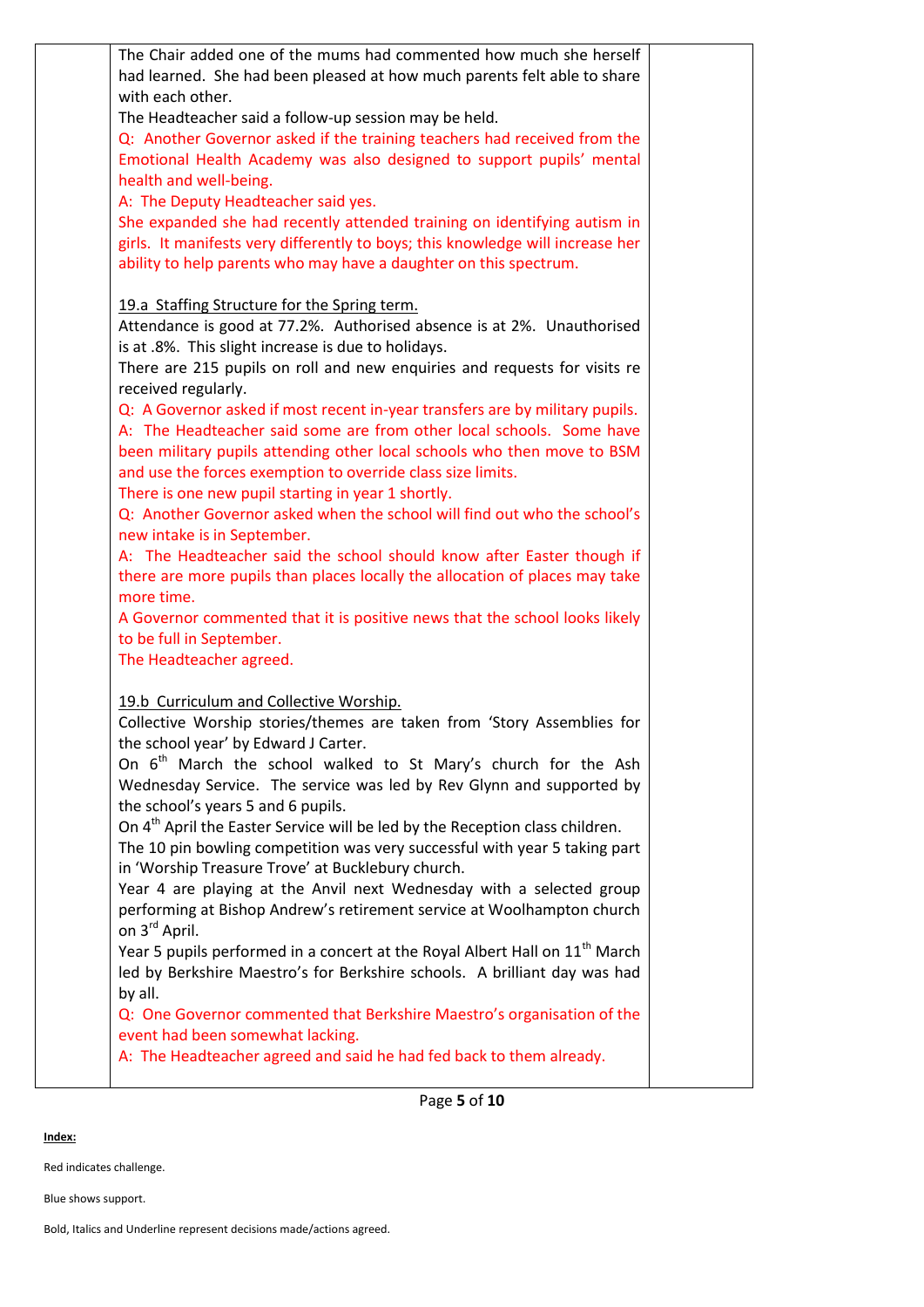|     | The Headteacher said the school continues to support local charities and     |       |
|-----|------------------------------------------------------------------------------|-------|
|     | on Red Nose day it was decided not to purchase plastic red noses.            |       |
|     | A Governor pointed out this year Sainsbury had agreed to collect and         |       |
|     |                                                                              |       |
|     | recycle them.                                                                |       |
|     | Finally, Reception children enjoyed a visit from 'Living Eggs'; ten fluffy   |       |
|     | chicks hatched.                                                              |       |
|     |                                                                              |       |
|     | 19.c SIAMS Visit.                                                            |       |
|     | There is a SIAMS Inspection 21.3.2019. The Chair, Vice-Chair and two         |       |
|     | Foundation Governors will be present.                                        |       |
|     | Governors had all been sent a copy of the SIAMS SEF ahead of this            |       |
|     | Meeting.                                                                     |       |
|     | The Headteacher advised he is now in possession of the pre-inspection        |       |
|     | plan. He advised there is a new schedule in use.                             |       |
|     |                                                                              |       |
|     | 19.d Monitor progress against School Improvement Targets.                    |       |
|     | The Headteacher advised the new SDP has only just been approved and          |       |
|     | has been in use from the start of this year.                                 |       |
|     | Q: A Governor asked if there was anything significant to report.             |       |
|     | A: The Headteacher said book monitoring is ongoing, curriculum               |       |
|     |                                                                              |       |
|     | development was ongoing with the Curriculum Lead working on next             |       |
|     | term's topic.                                                                |       |
|     | The next phase of the Sandwell project will commence shortly.<br><b>The</b>  |       |
|     | resources have now arrived to set up the quiet area for the pupils.          |       |
|     | The School Partnership Program has completed its first cycle. A review       |       |
|     | meeting was held last Thursday. The next cycle will start in the second half |       |
|     | of the summer term.                                                          |       |
|     | Miss R Roe, Miss C Brown and Mrs A Leadbetter are working hard on            |       |
|     | reviewing and updating the RE curriculum.                                    |       |
|     |                                                                              |       |
|     | 19.e SEND Update.                                                            |       |
|     | The SENCO advised she and the SEND linked Governor had met recently          |       |
|     | and had a very productive meeting.                                           |       |
|     | She advised she is spending a significant proportion of her time on          |       |
|     | supporting pupils social, emotional and mental health needs.                 |       |
|     | There are also a number of annual review meetings coming up.                 |       |
|     | Over the summer she applied for 2 EHCP Plans but both were refused. She      |       |
|     | intends to reapply for one and is currently gathering supporting evidence.   |       |
| 20. | <b>Committee Feedback.</b>                                                   |       |
|     | 20.a Staffing Committee Meeting 26.2.2019.                                   |       |
|     | The Minutes of this Meeting have not been circulated.                        |       |
|     |                                                                              |       |
|     | The Staffing Committee cannot consider the structure from September          |       |
|     | until 31 May which is the last date by which teachers can resign.            |       |
|     | This will therefore be considered at the next Staffing Committee Meeting.    | Clerk |
|     | Q: A Governor asked if any staff have requested to teach different year      |       |
|     | groups.                                                                      |       |
|     | A: The Headteacher said yes adding a significant number had been very        |       |
|     | proactive.                                                                   |       |
|     |                                                                              |       |
|     |                                                                              |       |

Page **6** of **10**

**Index:**

Red indicates challenge.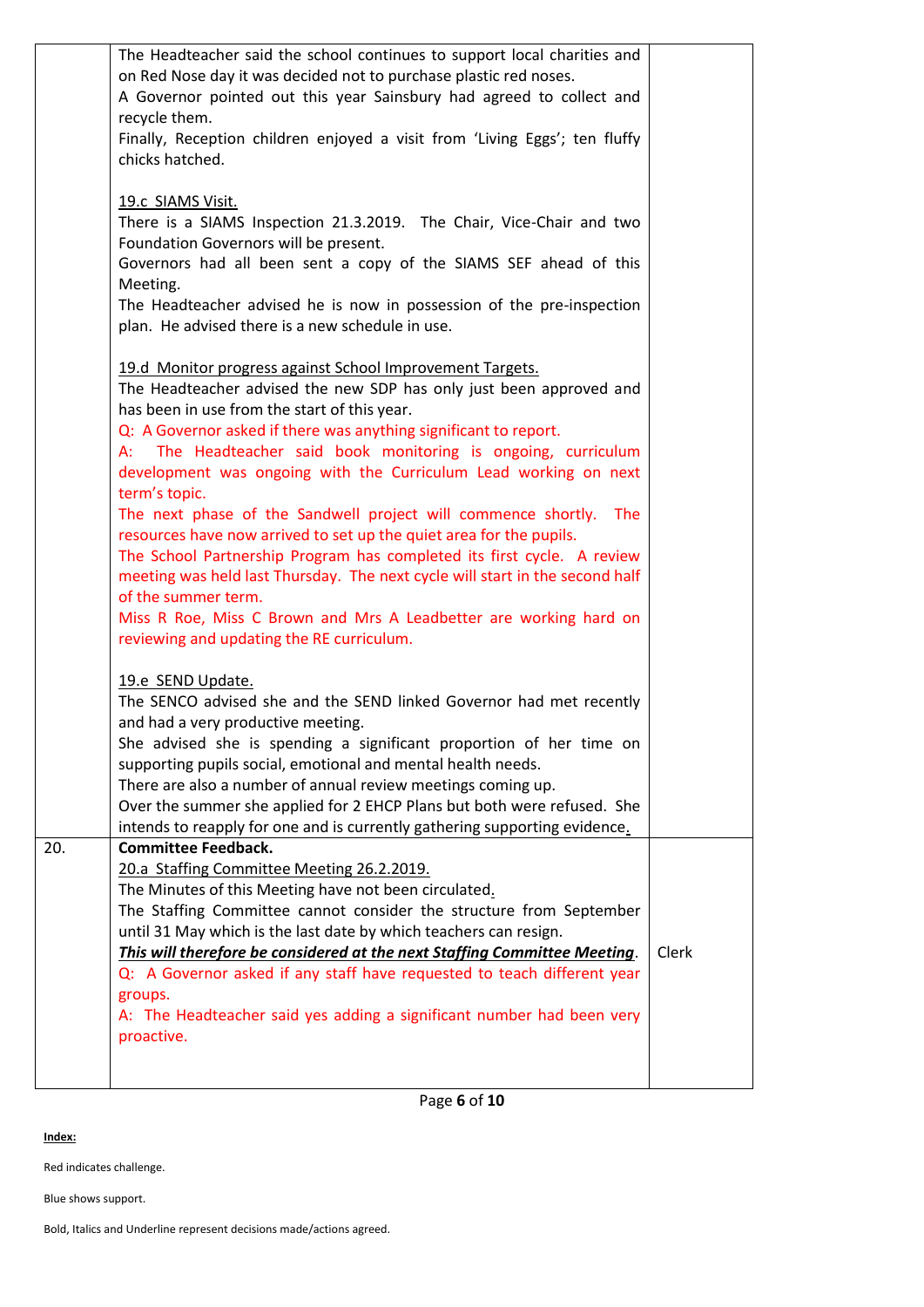|     | 20.b Finance Committee Meeting 12.3.2019.                                                                                                      |             |
|-----|------------------------------------------------------------------------------------------------------------------------------------------------|-------------|
|     | The Minutes of this Meeting have not yet been circulated.                                                                                      |             |
|     | The Chair of this Committee advised that as the school is close to the end                                                                     |             |
|     | of this financial year this was discussed; it looks likely there will be a                                                                     |             |
|     | healthy carry forward.                                                                                                                         |             |
|     | Next year's budget was also considered with the plan for 5 years ahead                                                                         |             |
|     | also being reviewed. A surplus is predicted for next year but thereafter the                                                                   |             |
|     | school will be in deficit. One key reason are the increased pension costs.                                                                     |             |
|     | Going forward the school may need to consider the salary to turnover                                                                           |             |
|     | ratio. The SLT is looking at restructuring long-term.                                                                                          |             |
|     | The school prides itself on ensuring the quality of teaching meets the high                                                                    |             |
|     | expectations it has for its pupils but the financial pressures will only                                                                       |             |
|     | increase.                                                                                                                                      |             |
|     | The Headteacher reassured Governors the Finance Committee is fully                                                                             |             |
|     | informed and aware of the school's current and long-term financial                                                                             |             |
|     | position.                                                                                                                                      |             |
|     | 20.c Sites and Buildings Committee Meeting 13.3.2019.                                                                                          |             |
|     | The Minutes of this Meeting have not yet been circulated.                                                                                      |             |
|     | The Lodge was discussed, the current state of the application and the fact                                                                     |             |
|     | that the project installation date may now be late July.                                                                                       |             |
| 21. | PPG and Sports Funding Updates.                                                                                                                |             |
|     | 21.a PPG Report.                                                                                                                               |             |
|     | The Vice-Chair will start reviewing these once the new financial year has                                                                      |             |
|     | started.                                                                                                                                       |             |
|     | The Clerk will list this on the Agenda for the final FGB Meeting of the                                                                        |             |
|     | summer term.                                                                                                                                   | Clerk       |
|     | The Vice-Chair will start work on this after Easter. He asked Governors to                                                                     | <b>CT</b>   |
|     | think of any changes or additions they wished to make.                                                                                         |             |
|     |                                                                                                                                                |             |
|     |                                                                                                                                                |             |
|     | 21.b Sports Funding Report.                                                                                                                    |             |
|     | The Clerk said she had heard that this Report did not have to be produced                                                                      |             |
|     | until the of the academic term.                                                                                                                |             |
|     | She will check with the Business Manager.                                                                                                      | Clerk       |
| 22. | <b>Begin Preparation for Annual Report Statement.</b>                                                                                          |             |
|     | The Vice-Chair will start reviewing this once the new financial year has                                                                       |             |
|     | started.                                                                                                                                       |             |
|     | The Clerk will list this on the Agenda for the final FGB Meeting of the                                                                        |             |
|     | summer term.<br>The Vice-Chair will start work on this after Easter. He asked Governors to                                                     | Clerk<br>СT |
|     | think of any changes or additions they wished to make.                                                                                         |             |
| 24. | <b>Parent Questionnaire.</b>                                                                                                                   |             |
|     | These had all now been received. The results had been reviewed.                                                                                |             |
|     | A Governor agreed to analyses the data.                                                                                                        | <b>RL</b>   |
|     | The Chair said she is anxious to feedback to parents promptly.                                                                                 | Clerk       |
|     | This Item will be listed on the next FGB Agenda.                                                                                               |             |
| 16. | <b>School Council Visit.</b>                                                                                                                   |             |
|     | Members of the School Council then visited to meet with Governors.<br>Pupils advised they raised money for Red Nose Day to the amount of £294. |             |

Page **7** of **10**

**Index:**

Red indicates challenge.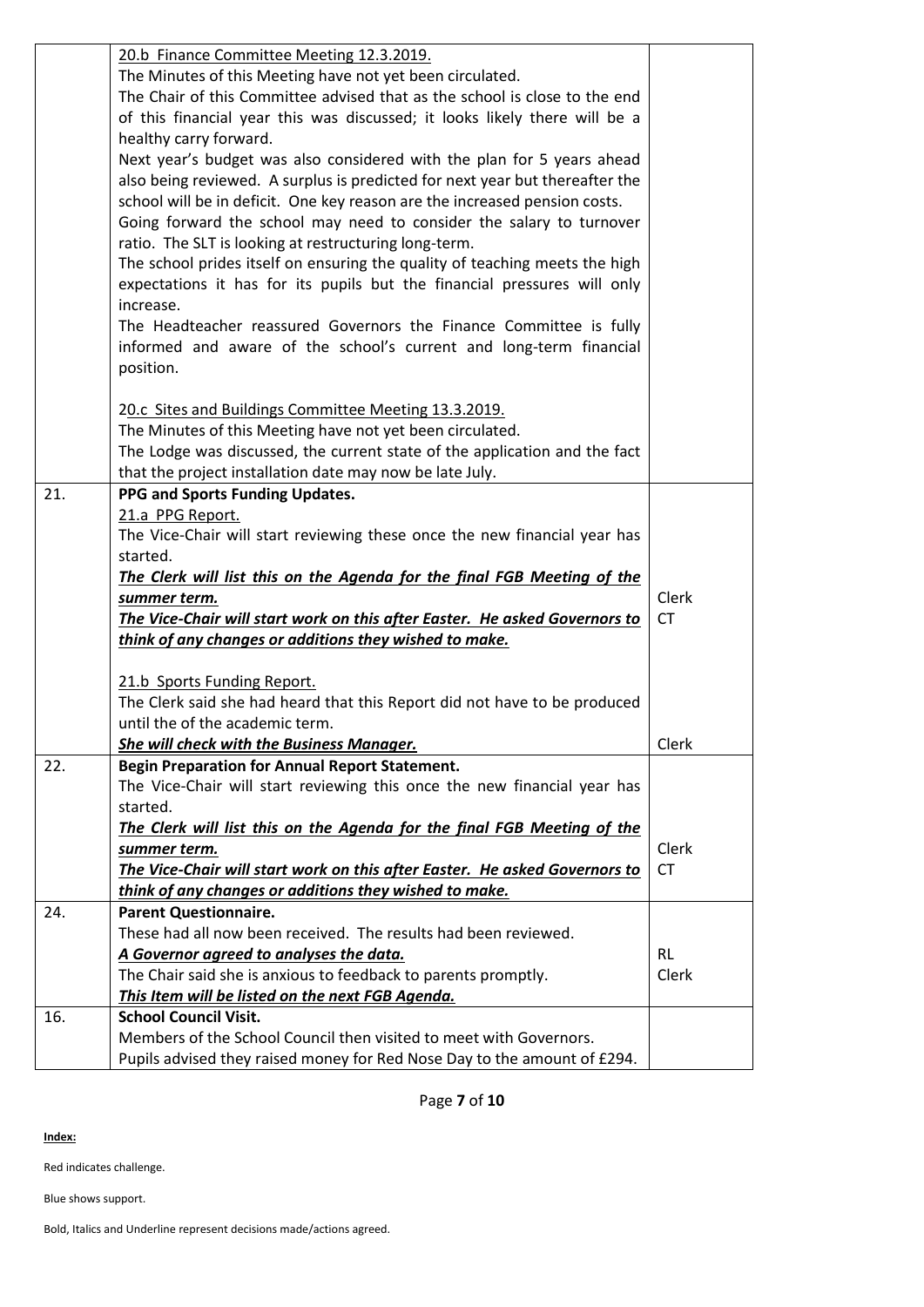|     | They have also raised money for other charities through the celebration of<br>World Book Day and Children in Need. |    |
|-----|--------------------------------------------------------------------------------------------------------------------|----|
|     | They have discussed and agreed the top three resources they would like to                                          |    |
|     | add to the playground and have also organised the upcoming cinema                                                  |    |
|     | night.                                                                                                             |    |
|     | Q: A Governor asked if there are any other events they would like to                                               |    |
|     | arrange in support of other charities.                                                                             |    |
|     | A: Pupils had a variety of suggestions; they were keen to involve the                                              |    |
|     | Headteacher.                                                                                                       |    |
|     | Pupils then continued and explained the bake sales were ongoing.                                                   |    |
|     | Q: What would they like to spend the money raised on?                                                              |    |
|     | A: Pupils agreed better toys for the toy shop used at lunchtimes.                                                  |    |
|     | This Governor agreed to talk with the PTA to arrange making funds                                                  |    |
|     | available to the School Council.                                                                                   |    |
|     | The Headteacher urged members to report to their classes, agree what                                               | JL |
|     | was needed and source these resources.                                                                             |    |
|     | Q: What other charities would pupils like to support?                                                              |    |
|     | A: One pupil said cancer research while others felt supporting families in                                         |    |
|     | the UK and around the world who are less fortunate represented a good                                              |    |
|     | cause.                                                                                                             |    |
|     | Pupils were also keen to organise a sleep over at the school.                                                      |    |
|     | The Headteacher confirmed he and pupils in year 6 are looking at                                                   |    |
|     | organising this for this year group.                                                                               |    |
| 26. | Presentation by the English Subject Lead on the development of Maths                                               |    |
|     | Mastery.                                                                                                           |    |
|     | Mrs J Eyre presented on the development of Maths Mastery.                                                          |    |
|     | First, she focused on Talk for Writing. This approach is now well                                                  |    |
|     | established. It addresses the statutory requirements of the English                                                |    |
|     | curriculum through imitation, innovation and independent application.                                              |    |
|     | Pupils do not work in ability groups rather sometimes in pairs. They also                                          |    |
|     | work in guided/shared Writing groups if they need additional support. This                                         |    |
|     | also helps those less confident.                                                                                   |    |
|     | Grammar principles are built in by every year group and each class now                                             |    |
|     | has a Grammar plan. This also applies for Spelling.                                                                |    |
|     | This approach has the flexibility to link in to topic work.                                                        |    |
|     | The newer members of staff also went on training to further develop their                                          |    |
|     | skill set.                                                                                                         |    |
|     | Q: A Governor asked if all pupils are familiar now with the Mastery                                                |    |
|     | approach.                                                                                                          |    |
|     | A: Mrs Eyre said yes. This approach also stops the same pupils always                                              |    |
|     | being in the bottom group.                                                                                         |    |
|     | Q: Another Governor asked if pupils chose the partners they work with.<br>A: No teachers do.                       |    |
|     |                                                                                                                    |    |
|     | The English Subject Lead then looked at Talk for Reading. This introduced                                          |    |
|     |                                                                                                                    |    |
|     | the idea of the whole class using one text. Teachers received training from<br>Marie Richards in 2017.             |    |
|     | High quality texts are used in each class with every pupil being given a                                           |    |
|     | book to take home. Class sets were also provided for KS1 and FS2.                                                  |    |
|     | Good quality discussions now take place in class.                                                                  |    |
|     |                                                                                                                    |    |

Page **8** of **10**

**Index:**

Red indicates challenge.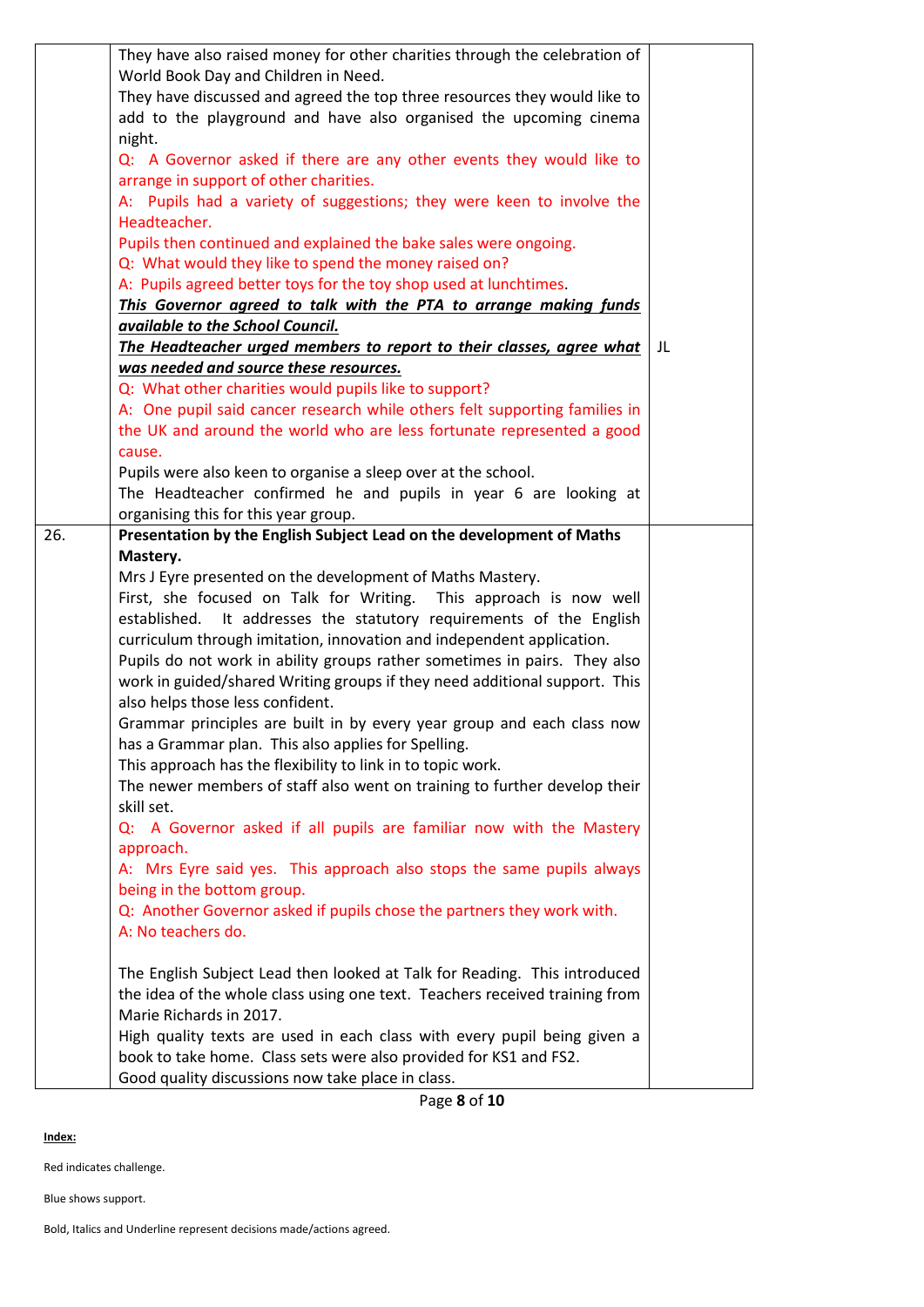| Grammar and Spelling principles form part of this work. This approach is          |       |
|-----------------------------------------------------------------------------------|-------|
| inclusive of all pupils and also underpins Talk for Writing.                      |       |
| With regards to assessment, for Writing mark books are used as are hot            |       |
| and cold tasks (providing guidance for end of year target card data or end        |       |
| of keystage teacher assessment).                                                  |       |
| With regards to Reading, recording sheets are used. Whole class groups            |       |
| are matched to target cards. This provides accurate data.                         |       |
|                                                                                   |       |
| She then looked at impact focusing on the SDP. So far they have                   |       |
| implemented the Spelling and Reading actions.                                     |       |
| They reviewed the new way Spellings are taught and can see good                   |       |
| improvement in results. They have analysed small groups of pupils and             |       |
| tracked the progress of year 5 back to Reception. Analysis and comparison         |       |
| is hindered by turbulence.                                                        |       |
| They are also monitoring a small group of pupils in year 3 who were               |       |
| identified as having a significant problem with Spelling. They are receiving      |       |
| additional support and all but one have seen improvement in their                 |       |
| performance.                                                                      |       |
| A Reading analysis was carried out to determine the impact of using whole         |       |
| class texts. The use of high quality texts is very successful. It is an inclusive |       |
| approach; again the mobility of pupils is a problem.                              |       |
| Next steps are to continue to monitor specific groups of pupils, develop          |       |
| strategies for higher achievers and provide more information to parents.          |       |
| Q: A Governor asked if parents are well informed as to the fact that pupils       |       |
| each need to have read the text being worked upon. She does not believe           |       |
| they appreciate how much work revolves around this one text.                      |       |
| Another Governor agreed.                                                          |       |
| A: The English Lead agreed parents do perhaps need to be made aware of            |       |
| how key it is their children read this text and why.                              |       |
| Q: Another Governor if parents who struggle to read with their children           |       |
| could use Audio Books.                                                            |       |
| A: The English Lead said this was acceptable adding perhaps relevant              |       |
| information could be added to the class pages on the website.                     |       |
| Policies.<br>27.                                                                  |       |
| 27.a Child Protection and Safeguarding Policy.                                    |       |
| These had been reviewed and emailed prior to the Meeting.                         |       |
| <b>Governors ratified the Child Protection and Safeguarding Policy.</b>           |       |
|                                                                                   |       |
| 27.b Discipline and Grievance Policies.                                           |       |
| These had been reviewed and emailed prior to the Meeting.                         |       |
| <b>Governors ratified the Discipline and Grievance Policies.</b>                  |       |
|                                                                                   |       |
| The Chair thanked those Governors who had reviewed these Policies for             |       |
| their hard work.                                                                  |       |
|                                                                                   |       |
| 27.c Fire Safety Policy.                                                          |       |
| This Policy was due for review as part of the annual cycle and had been           |       |
| emailed ahead of and approved at the last Sites and Buildings Committee           |       |
| Meeting.                                                                          |       |
| Governors ratified the Fire Safety Policy.                                        | Clerk |
| Page 9 of 10                                                                      |       |

**Index:**

Red indicates challenge.